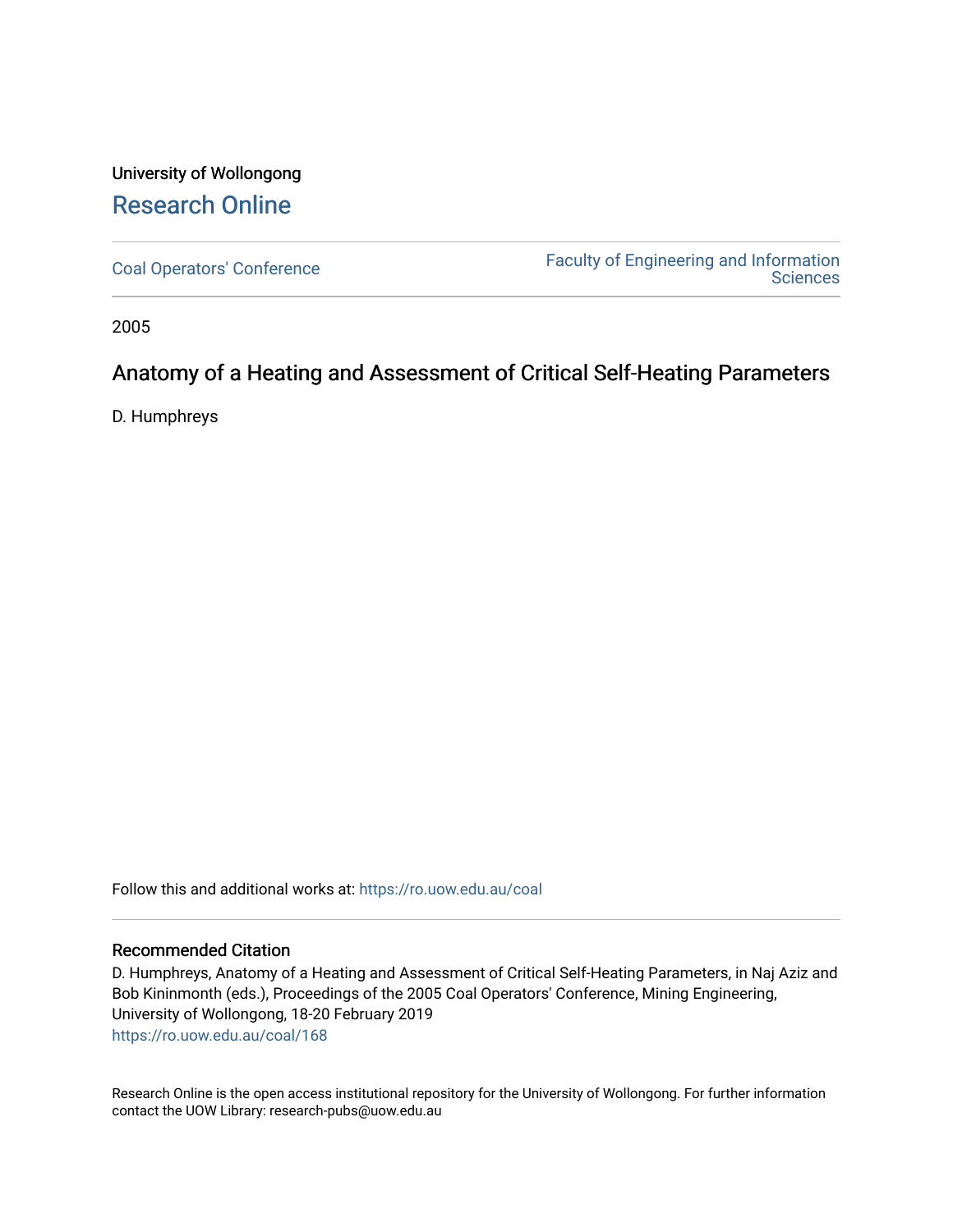# **Anatomy of a Heating and Assessment of Critical Self-Heating Parameters**

### **D Humphreys1**

#### **ABSTRACT**

Numerical modelling is a valuable tool for simulating the fundamental processes that take place during a heating. The models presented in this paper have enabled a quantitative assessment of the effects of initial pile temperature, pile size and mass and coal particle size on the development of a heating. All of these parameters have a certain criticality in the coal self-heating process.

#### **INTRODUCTION**

Spontaneous combustion of coal has been a hazard to the mining industry from the very first attempts to mine coal.

The assessment of the propensity of coal for spontaneous combustion is largely based upon the results of any one of a large number of laboratory-based tests. Inevitably, there are compromises in the laboratory tests to increase the rate of oxidation and self-heating from that which would occur *in situ*. As a result, the assessment of the propensity of a coal for spontaneous combustion is reduced to a qualitative interpretation of the laboratory test results. Despite a plethora of different methods purporting to test the spontaneous combustion propensity of coal, too often the question arises 'What does this mean?' Quantitative assessment of the potential for spontaneous combustion in a coal mine is lacking. Numerical modelling offers distinct advantages to assess the anatomy of a heating and to quantify the effects of various intrinsic and extrinsic parameters.

#### **BASIS OF NUMERICAL MODELLING**

To better understand the complexities involved in the development of spontaneous combustion Humphreys (2004) developed a number of numerical models to simulate self-heating in one-, twoand quasi-three-dimensional models plus two commonly used laboratory tests. The multitude of factors that affect the oxidation of coal and therefore the development of spontaneous combustion have been extensively reviewed by many authors and will not be reviewed again here. However it is necessary to record that the numerical models took into account the impact of temperature, oxygen concentration, particle size, prior oxidation, the inherent reactivity, the heat of oxidation, and convective and conductive

1. MAusIMM, Managing Director, SkillPro Services Pty Ltd, PO Box 795, Booval Qld 4304. School of Engineering, The University of

Queensland, Brisbane Qld 4072.

heat losses upon the gaseous interchanges taking and the temperature increases that occur during the development of spontaneous combustion in a coal pile.

To simulate self-heating, a volume of coal is represented by a series of interconnected nodes. Each node is taken to represent a discrete volume and mass of coal through which air passes and in which oxidation, and therefore heat generation, take place. The mass is assumed to be concentrated at the nodes and all reactions, oxidation, wetting and drying, are assumed to take place at nodes. All heat transfer (convection and conduction) processes occur between nodes.

A single line of nodes represents a one-dimensional model with air passing from node to node (plug flow). Heat transfer is also from node to node as illustrated in Figure 1, with no heat transfer perpendicular to the line of nodes. The only heat losses to the environment occur at either end of the model and therefore one-dimensional models are restricted in examining the effects of scale. This type of model simulates the behaviour of a column of coal in an infinitely wide slab of coal. A one-dimensional model has the benefits of relative computational simplicity but is limited in its application to real scenarios.

A two-dimensional model can be made to provide for more complex heat transfer processes. Airflow is still assumed to be homogeneous plug flow from one end of the node grid to the other, but conductive heat transfer can take place across a line of nodes. Convective heat losses can also occur at boundary surface as well as the end surfaces. A two-dimensional model simulates a slice through a block of infinite width perpendicular to the plane of the nodal grid. Where an axis of symmetry exists across which there is no heat transfer (an adiabat), the nodal grid can be split to reduce the number of nodes in the simulation. The number of nodes required for a two-dimensional model is obviously far more than for a one-dimensional model, but the two-dimensional model is better suited to more complex geometries.

The complexity of modelling increases from one to two and then to three dimensions, but a method has been developed which allows a quasi-three-dimensional model to be developed from a two-dimensional model. This can be done by considering each node as representing a cylindrical shell, rather than a slice of constant thickness. In a homogeneous cylinder there is no heat flow tangentially, only axially and radially. By calculating the area used to determine conductive heat transfer between nodes based on this idea, the basic two-dimensional model can be made to simulate a cylinder of coal of definite dimensions and mass. The resulting model is referred to as the Quasi-3D model.



FIG 1 - One-dimensional heat transfer model.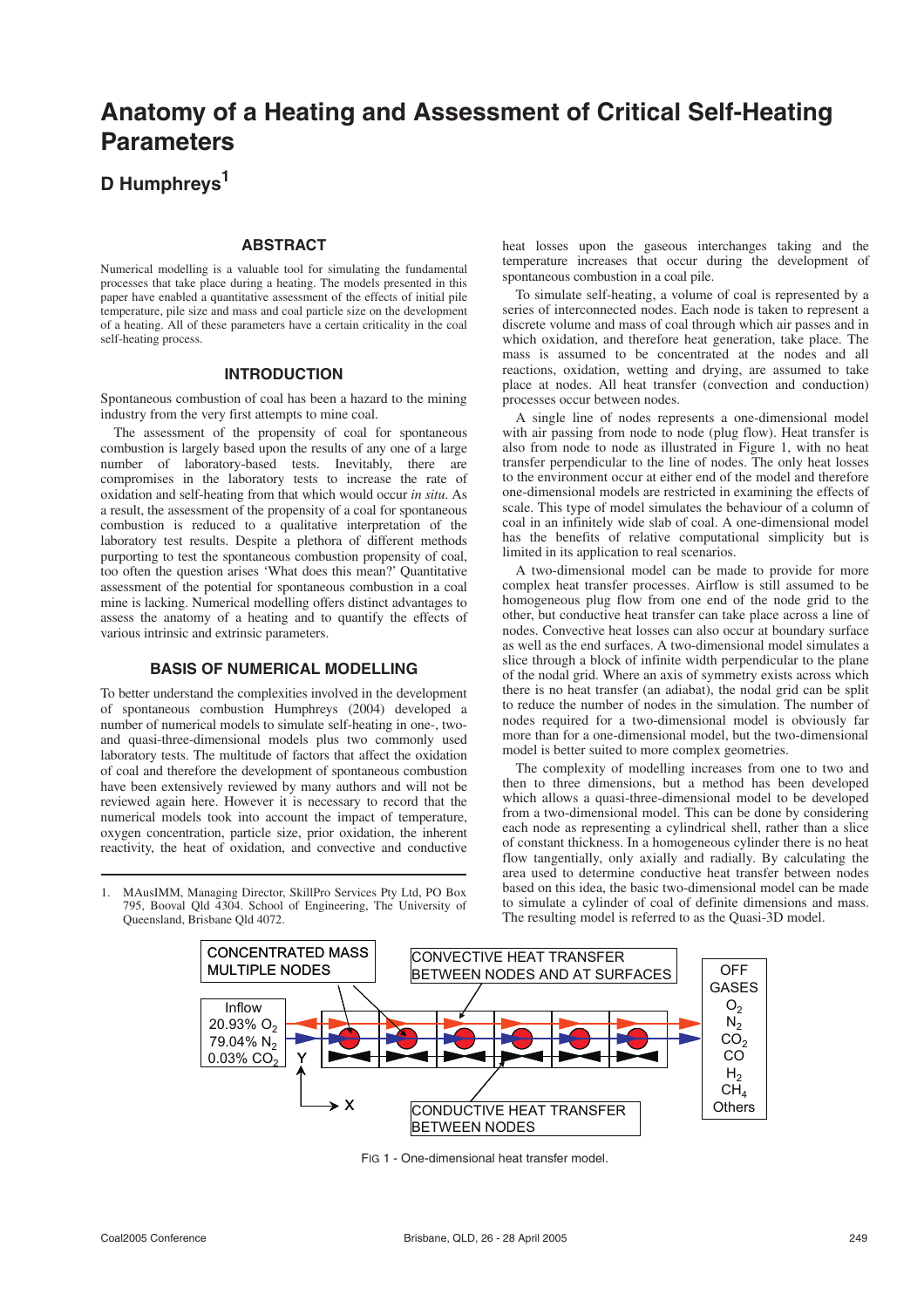Two additional models have also been developed to simulate the commonly used spontaneous combustion tests, the Adiabatic self-heating  $(R_{70})$  test and the relative ignition temperature (RIT) test. These have been used extensively in Australia to characterise the spontaneous combustion of coals and a significant database of results exists. The numerical models for these tests simulate the conditions that apply to the tests by modelling the oxidation of coal in a single node with appropriate heat loss calculations for each test method (Humphreys, 2004).

#### **MODELLING RESULTS AND DISCUSSION**

#### The relationship between R<sub>70</sub> and RIT test results **and oxidation characteristics**

Both the RIT and  $R_{70}$  tests purport to indicate the propensity of coal to spontaneous combustion. These two tests were developed independently many years apart and are often used by Australian operators to assess the potential for spontaneous combustion of coal. Australian Coal Industry Research Laboratories (ACIRL) has tested many Australian coals using both methods (Symmington, 1999). The assessment of the propensity to spontaneous combustion is based upon the qualitative assessments that coals with  $R_{70}$  greater than 1°C/h or RIT less than 130 $^{\circ}$ C are highly prone or 'troublesome' coals. If the R<sub>70</sub> is less than 0.5°C/h, or the RIT is greater than 120°C the coals are regarded as having low propensity to spontaneous combustion or are regarded as 'safe'.

The main properties of coals that vary from coal to coal and impact the greatest on likely self-heating characteristics of a coal are the inherent rate of oxidation (Ko) and the heat of oxidation (Ho(40 $^{\circ}$ C)). The models developed to simulate the RIT and R<sub>70</sub> tests were used to examine the effects of these coal properties on the RIT and  $R_{70}$  results. For a range of combinations of Ko (from 2000 to 22 000 g  $O_2$ /min/kg coal) and Ho (from 1000 to 15 000 J/g  $O_2$ ), the  $R_{70}$  and RIT models were run to determine the corresponding  $R_{70}$  and RIT results. The relationships between these four parameters as indicated by modelling are shown in Figures 2 and 3.

From these results, it is clear that the two spontaneous combustion indices are affected in different ways. Consider the results obtained by modelling RIT as shown in Figure 2. The primary factor determining RIT is clearly the characteristic mineral-matter-free oxidation reactivity of the coal proportion, Ko. The heat of oxidation has only a minor effect on the RIT. Large variations in heat of oxidation  $(Ho(40^{\circ}C))$  from 1000 to 15 000 J/g oxygen adsorbed make very little difference to the RIT results obtained for a given rate of oxidation. On the other hand, it is clear from Figure 3 that  $R_{70}$  is dependent on both coal properties.

The explanation for this can be obtained by considering the nature of the two tests in relation to the coal properties that are involved. Taraba *et al* (1988) showed that the low temperature heat of oxidation was a function of temperature. Above about 80°C, the heat of oxidation for all coals was about the same (approximately 15 000 J/g  $O_2$ ) but varied considerably from coal to coal at 40°C. Therefore in the RIT test, which begins at 70°C, there will be little variation in the heat of oxidation from coal to coal and it is reasonable to expect RIT to be independent of the low temperature heat of oxidation. This, however, is not the case in the  $R_{70}$  test, which starts at 40°C. Therefore  $R_{70}$  results will be influenced by the low temperature heat of oxidation and the oxidation reactivity. Clearly, this illustrates how important it is to understand any spontaneous combustion index in relation to the fundamental oxidation properties of coal to avoid the problems associated with purely qualitative assessments of spontaneous combustion.



FIG 2 - RIT(°C) versus rate of oxidation and heat of oxidation as modelled.



FIG 3 -  $R_{70}$ (°C) versus rate of oxidation and heat of oxidation as modelled.

It is reasonable to expect therefore that there is no direct correlation between RIT and  $R_{70}$  and this in fact is the case when one considers the distribution of RIT and  $R_{70}$  results obtained for a large number of Australian coals as shown in Figure 4. (Note however that the horizontal axis represents the self-heating period to 70°C from the R<sub>70</sub> test (SHP(R<sub>70</sub>)) or 30/R<sub>70</sub>. This places the apparently more prone (higher  $R_{70}$ , lower RIT) in the lower left corner of the diagram.)

How then are the test results related to each other and to the principal oxidation parameters Ko and Ho(40°C)? It is clear that there is not a simple correlation between RIT and  $R_{70}$ , but a more complex correlation involving the rate and heat of oxidation. The same data used to create Figures 2 and 3 has been plotted in Figure 4. This diagram shows lines of equal rate of oxidation and equal heat of oxidation. The actual test results fall within the range of reasonable values for the heat of oxidation, and there is an upper bound to the results when the low temperature heat of oxidation equals about 15 000 J/g of oxygen adsorbed. The results also provide a range for the rate of oxidation that will be useful in further modelling and a means of estimating the rate of oxidation and heat of oxidation based upon  $R_{70}$  and RIT testing.

This analysis explains the apparent conundrum that a coal may rate as prone to spontaneous combustion when tested in the Adiabatic (R<sub>70</sub>) apparatus (say R<sub>70</sub> = 1°C/h, SHP(R<sub>70</sub>) = 30 hours) and less than 'troublesome' in the RIT apparatus (say RIT = 180°C).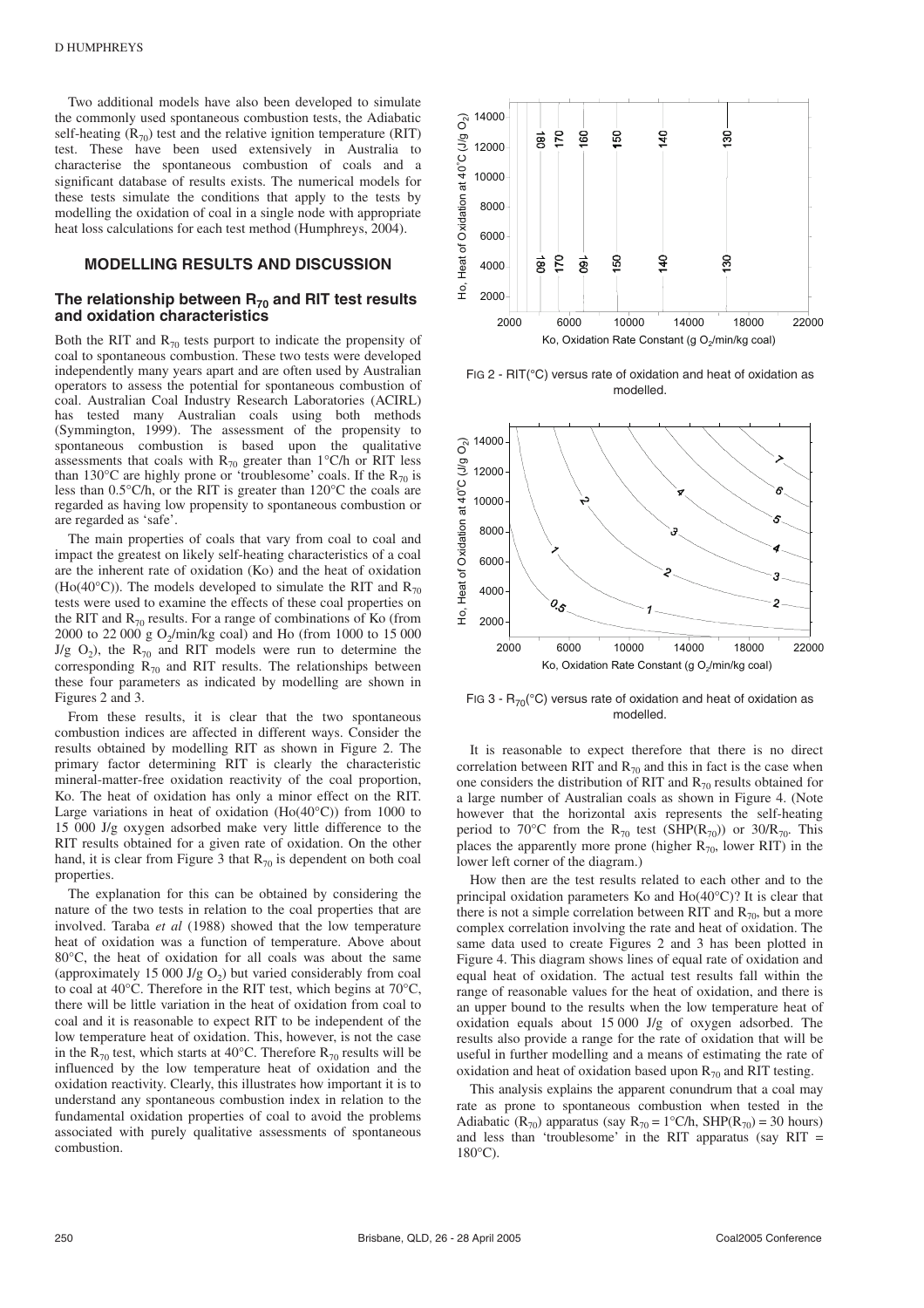

FIG 4 - RIT versus SHP(R<sub>70</sub>) (ie 30/R<sub>70</sub>) versus rate of oxidation versus heat of oxidation showing tested results for Australian coals.

#### **Anatomy of a heating**

The development of a spontaneous heating in coal is a complex phenomenon and is poorly understood, because it is so difficult to observe real heatings, particularly in underground coal mines, where they have the greatest potential to cause damage. Much of what is known about spontaneous heatings is derived from laboratory studies of very small-scale tests. These tests provide valuable data on the many parameters that affect the oxidation process and the production of off-gases that might be used for detection purposes. It is, however, virtually impossible to examine a real heating, to measure its temperature distribution, to measure the airflow involved, or to measure almost any aspect of its behaviour. It is impossible to conduct an 'autopsy' on a heating to see what has happened. Considerable insight can, however, be gained into the nature of real heatings by examining in detail the results obtained from a simulated heating.

Some understanding of the complexity involved can be obtained by examining the results of modelling the development of a heating in a pile of coal as simulated in the Quasi-3D model. The oxidation properties for the average test results shown in Figure 4 ( $R_{70}$  and RIT values of 0.90°C/hour and 162°C respectively) corresponding to values for Ko and Ho(40°C) oxidation reaction constants of 6500 g O<sub>2</sub>/min/kg and 4500 J/g  $O<sub>2</sub>$  respectively. The relative oxidation rate was set to 25 per cent (equivalent to particle size of 91 to 400 mm) and the dimensions of the pile were set at 5 m diameter by 5 m long, simulating a heating in approximately 128 tonnes of coal. The airflow flux was set at 20 L/min/m<sup>2</sup> and the initial temperature was set to 35°C. This is referred to later as the 'base case'.

The main features of the development of the heating in the base case are illustrated Figure 5. The peak temperature in the pile, the position of the peak temperature (the hotspot) and the position of the minimum oxygen concentration in the pile are shown in Figure 5. At the very start of the heating, there is a moderately rapid increase in temperature, with the 'hotspot' located at the upwind surface of the pile and the minimum oxygen concentration at the back surface. The rate of temperature rise moderates (not visible on the figure but occurs nevertheless) and the position of the peak temperature moves gradually downwind. The position of the minimum oxygen remains at the back surface of the pile, although the minimum oxygen concentration is decreasing. After 275 hours, the peak temperature has moved to the furthest downwind position at about 1900 mm. The hotspot remains in this position until its temperature exceeds about 125°C.

This triggers a change in the behaviour of the heating and the hotspot begins to migrate forward. Shortly afterwards, the minimum oxygen concentration in the pile falls to zero as does the oxygen concentration at the hotspot. Despite this, the peak pile temperature is increasing rapidly, at approximately 8°C/hour.

Once the positions of the peak temperature and minimum oxygen concentration coincide, they begin to migrate together toward the upwind surface. This can only begin when the temperature profile in the coal ahead of the hotspot is sufficient to consume all the oxygen entering that part of the pile. The forward migration of the heating is limited by the upwind surface, which triggers another increase in the coal temperature. A short while after this, the temperature of the coal is sufficient to cause charring and a charline is formed in the pile. The final phase of the heating is the lateral expansion and downwind migration of the charline, as all the reactive elements in the coal are consumed by oxidation.

From this analysis, it is possible to divide the development of this heating into three distinct phases:

- The incipient phase characterised by peak pile temperatures up to about 125°C. During this phase a hotspot develops from the upwind surface, migrates downwind to a maximum depth and remains static in that position.
- The migration phase characterised by the forward migration of the hotspot. During this phase the minimum oxygen concentration in the pile falls to zero per cent and there is a very rapid increase in the peak coal temperature. Without remedial action, the heating continues to develop and could lead to the outbreak of fire at the upwind surface of the pile.
- 3. The charring phase, when the temperature in the pile is sufficient to cause the formation of unreactive char or the outbreak of open fire.

The most significant phase in any heating is the initial incipient phase up to about 125°C. Any spontaneous heating which is sufficiently large to pose a threat to safety will have to pass through the incipient phase. Most of the time required for a dangerous heating to develop will be in reaching 125°C. There may be circumstances in which a coal can be exposed to airflow and such a heating will not develop. For example, if the mass or thickness of the coal pile is insufficient, heat losses will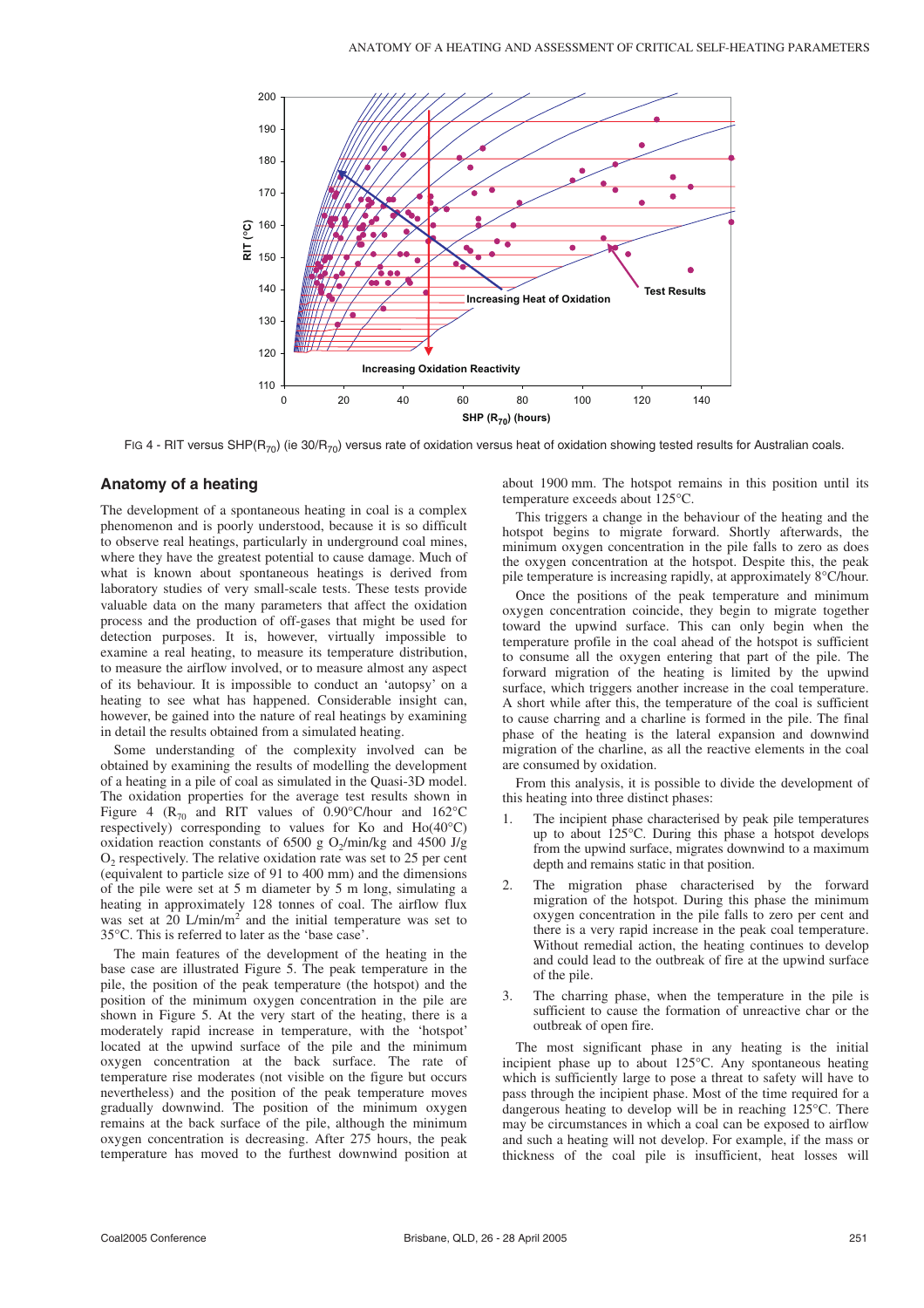

FIG 5 - Base case heating development – temperature and oxygen.

predominate at some temperature and a spontaneous heating will not occur. However, for heatings of significance, the incipient phase will be significant and there are a number of important factors in determining whether spontaneous combustion will occur in a particular coal.

#### **Factors controlling the occurrence of spontaneous combustion**

One of the main objectives of this study was to examine the nature of spontaneous heatings in coal and to relate the observed spontaneous combustion behaviour to measurable coal properties. Much of what is already known is based on an incomplete understanding of the phenomenon of spontaneous combustion.

What is poorly understood is the degree to which changes in many parameters affect the spontaneous combustion behaviour of coal. For example, consider the thickness of a coal seam. If it is assumed that the coal is broken up to a certain size and that there is airflow through the coal, how will the thickness of the seam affect spontaneous combustion behaviour? It could easily be accepted that if the seam is only 100 mm thick, there will be no spontaneous combustion, due to heat losses to the surrounding unreactive strata. But what will occur if the seam is 1 m thick, or 2 m or 3 m? As the coal seam thickness increases it could be expected that the heat losses relative to the heat generated by oxidation decrease and lead to higher and higher temperatures. At some critical thickness the temperature will be such that a heating will develop. There need be no changes in any of the other parameters for this to occur.

The same can be said of all the other parameters that have been listed. Any change which leads to greater heat generation, or lower heat losses, will cause the temperature in the coal pile to increase more rapidly and, at some critical value, will cause spontaneous combustion to occur.

#### **The critical airflow flux to trigger spontaneous combustion**

Airflow is essential for spontaneous combustion to take place. In any coal pile, without airflow through the pile, there is no oxygen available for oxidation and there can be no temperature rise. It has often also been said that high airflow is capable of carrying the heat generated by oxidation away from the pile and therefore can be used as a strategy to help control spontaneous combustion.

To examine the impact of airflow on the development of a spontaneous heating in a coal pile, a series of models using a one-dimensional model was run to simulate heating in a coal pile, such as a coal pillar in an underground mine. The airflow flux was altered over a wide range from  $0.1$  L/min/m<sup>2</sup> to 5000  $L/min/m<sup>2</sup>$  with other model parameters the same as that used in the previous base case simulations.

It was found that at very low airflow flux levels, there is a temperature rise but the development of the heating restricted by the lack of oxygen entering the pile. Below about  $3 L/min/m<sup>2</sup>$ , the airflow flux has a significant effect on the development of spontaneous heating. Above 3 L/min/m<sup>2</sup>, this effect becomes less significant and there is very little impact upon the development of the heating. For the purposes of additional modelling, it was decided therefore to use an airflow flux of 20 L/min/m<sup>2</sup> to ensure there was no effect due to inadequate flow of air through the model.



FIG 6 - The impact of pile thickness variations (peal pile temperature °C) on development of a heating.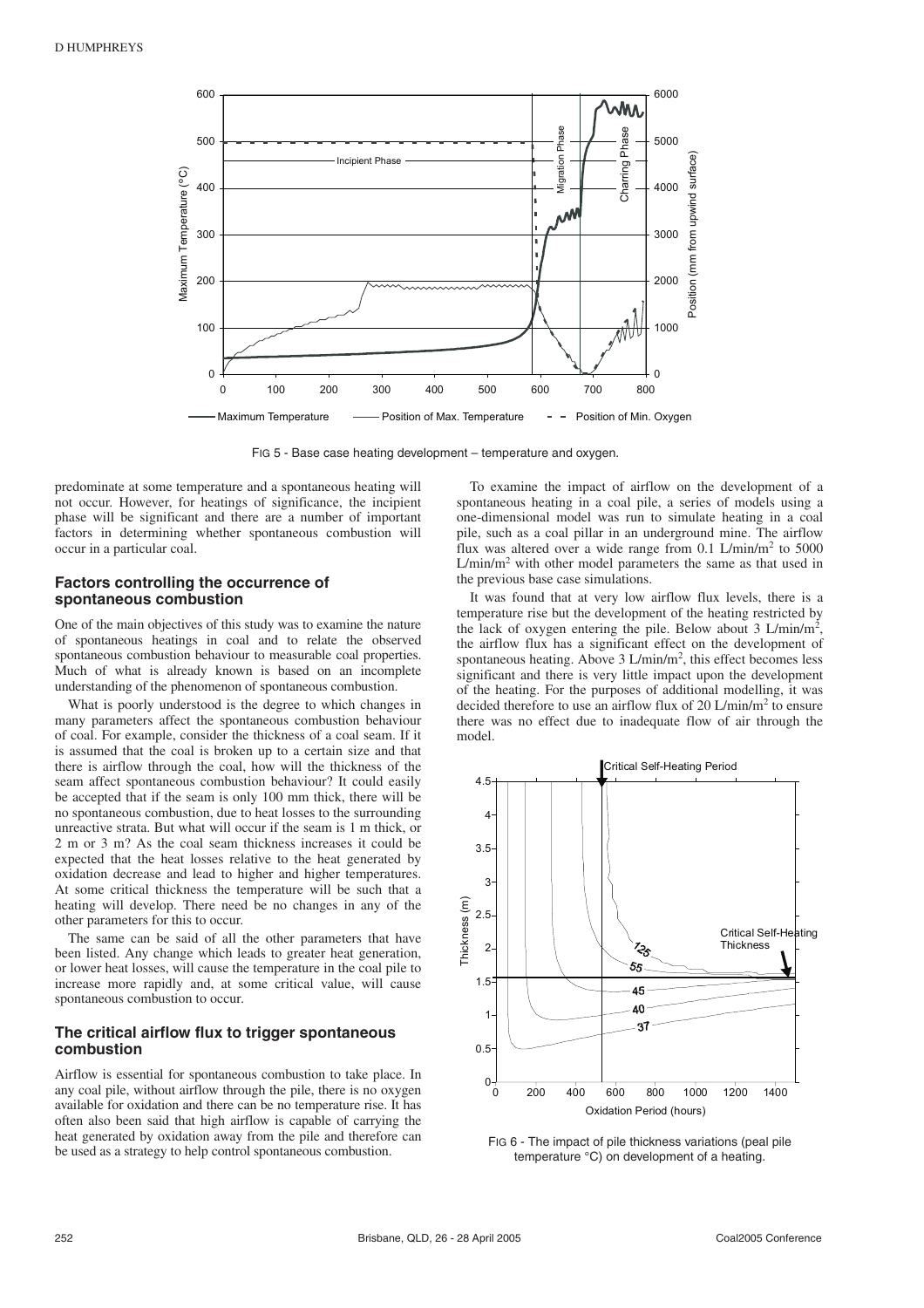It was also found that the impact of increasing airflow through the pile was to force the position of the hotspot formation further downwind in the pile. However, only if extreme values were simulated did the heating move significantly into the pile suggesting that it was not possible to rely on excess ventilation to control self-heating as has been suggested previously.

#### **Critical spontaneous combustion characteristics**

As discussed above one could expect that there is a critical thickness associated with a particular coal and size below which it would not be possible for spontaneous combustion to occur. The relatively high heat losses when the seam is thin prevent the necessary temperature rise required for transition from the incipient phase to the migration phase.

The impact of increasing seam or pile thickness was modelled using a variation on the 2D model to simulate the self-heating of coal in a deep pile of coal of varying thickness with the same coal properties as the base case. The initial thickness in the model was incremented until there was little change in the time-temperature profile. The results obtained are illustrated in Figure 6. As expected, for thin layers of coal, there is an initial temperature increase to some maximum value after which the coal begins to cool due to reduced rates of oxidation and heat transfer into the surrounds. As the coal thickness increases, the maximum temperature achieved before the coal begins to cool increases and the time at which this maximum is achieved increases. Up to some thickness, in this case about 1.5 m, the increase in oxidation rate due to increased temperature has been more than offset by the decrease caused by cumulative oxidation. Once the coal temperature exceeds about 70°C, however, a fine balance is achieved between these competing effects. Any further increase in temperature will see the domination of the effect from temperature. The result is that, above some critical thickness, the effect of temperature eventually dominates and there will be a very rapid temperature rise beyond 70°C. The critical self-heating thickness for the conditions modelled and illustrated in Figure 6 is 1.5 m. For the purposes of this study, the critical self-heating thickness is the maximum thickness for a given combination of coal properties (particle size, heat of oxidation, oxidation rate constant and initial coal temperature) at which self-heating to 125°C will not occur.



FIG 7 - Critical self-heating period for relative oxidation rate of 25 per cent (particle size of 91 to 407 mm) and initial temperature of 35°C.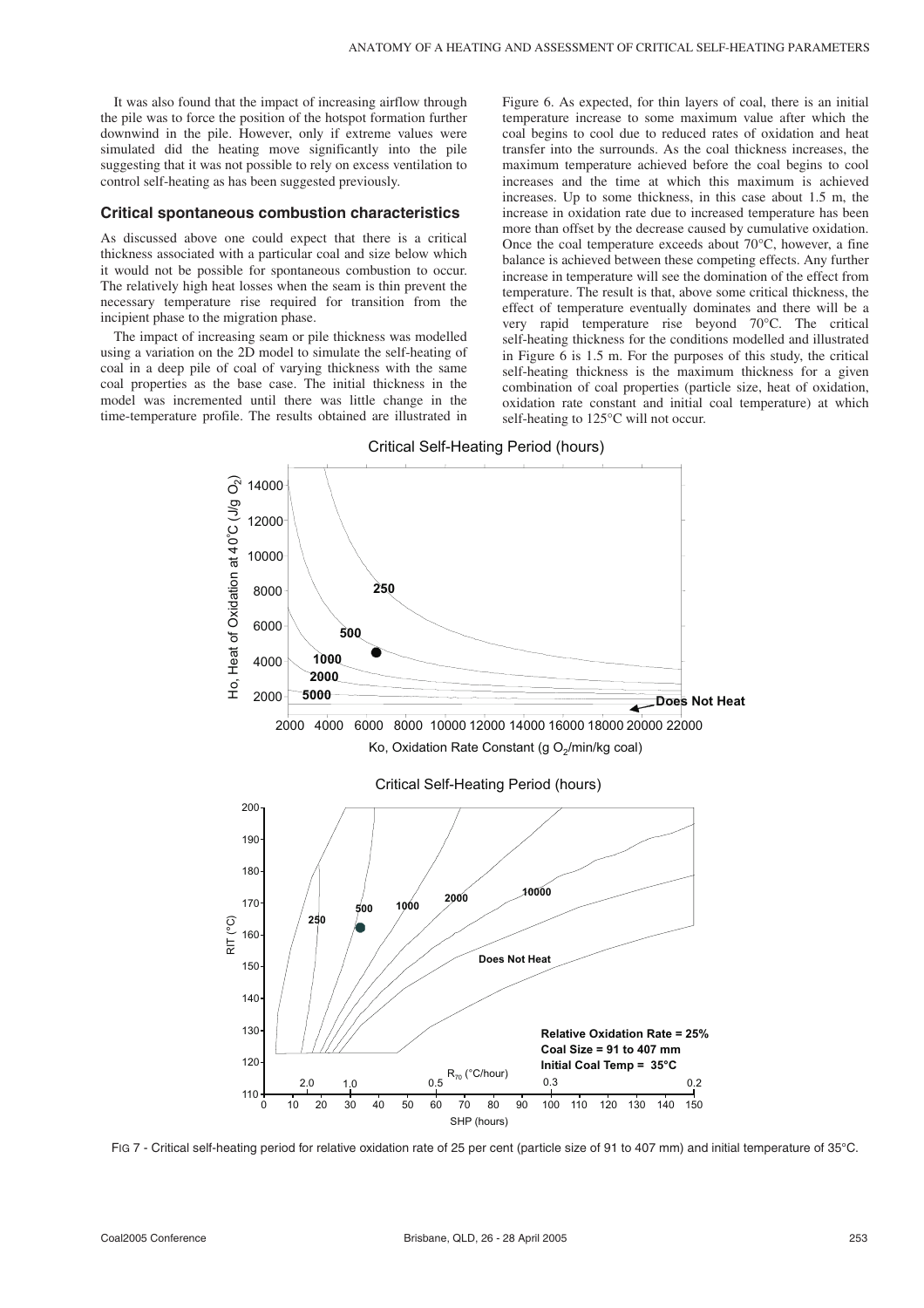If the coal thickness is greater than the critical self-heating thickness, spontaneous combustion will take place and very high temperatures will result. As the pile or seam thickness increases, the time required for the onset of rapid self-heating becomes less and less. As illustrated in Figure 6, this approaches some minimum value, shown as the critical self-heating period. In this case, the critical self-heating period is 550 hours. For the purposes of this study, the critical self-heating period is the minimum time taken for a given combination of coal properties (particle size, heat of oxidation, oxidation rate constant and initial coal temperature) to self-heat to 125°C.

Similarly, variations in the total coal mass can determine whether a heating will develop and affect the time required for the heating to develop. Clearly, the same logic applies when considering the impact of increasing the mass of coal in a pile. For very small piles, there will only be a small temperature rise, until heat losses balance heat generation. As oxidation proceeds, the rate of oxidation will decrease and the temperature of the small coal pile will begin to decrease. As the pile size increases, the maximum temperature achieved will increase until, eventually, the effect of increased oxidation is dominated by that of increased temperature and a fully developed heating with high temperatures will occur. For every combination of coal properties (particle size, heat of oxidation, oxidation rate constant and initial temperature) there will be a critical self-heating mass, which is the minimum mass of coal required to support self-heating to 125°C.

The critical spontaneous combustion characteristics of interest can therefore be defined as:

- the critical self-heating period  $(CSHP)$  the minimum time in which spontaneous combustion will occur;
- the critical self-heating thickness  $(CSHThk)$  the thickness of a coal pile or seam below which it is not possible for spontaneous combustion to occur; and
- the critical self-heating mass (CSHM) the mass of a coal below which it is not possible for spontaneous combustion to occur.

The variation of critical self-heating period and thickness with oxidation properties can be assessed from Figures 7 and 8. In each of these figures the upper graph reflects the variation due to oxidation properties of the coal in the modelled critical self-heating period or thickness for coal with a relative oxidation



FIG 8 - Critical self-heating thickness for relative oxidation rate of 25 per cent (particle size of 91 to 407 mm) and initial temperature of 35°C.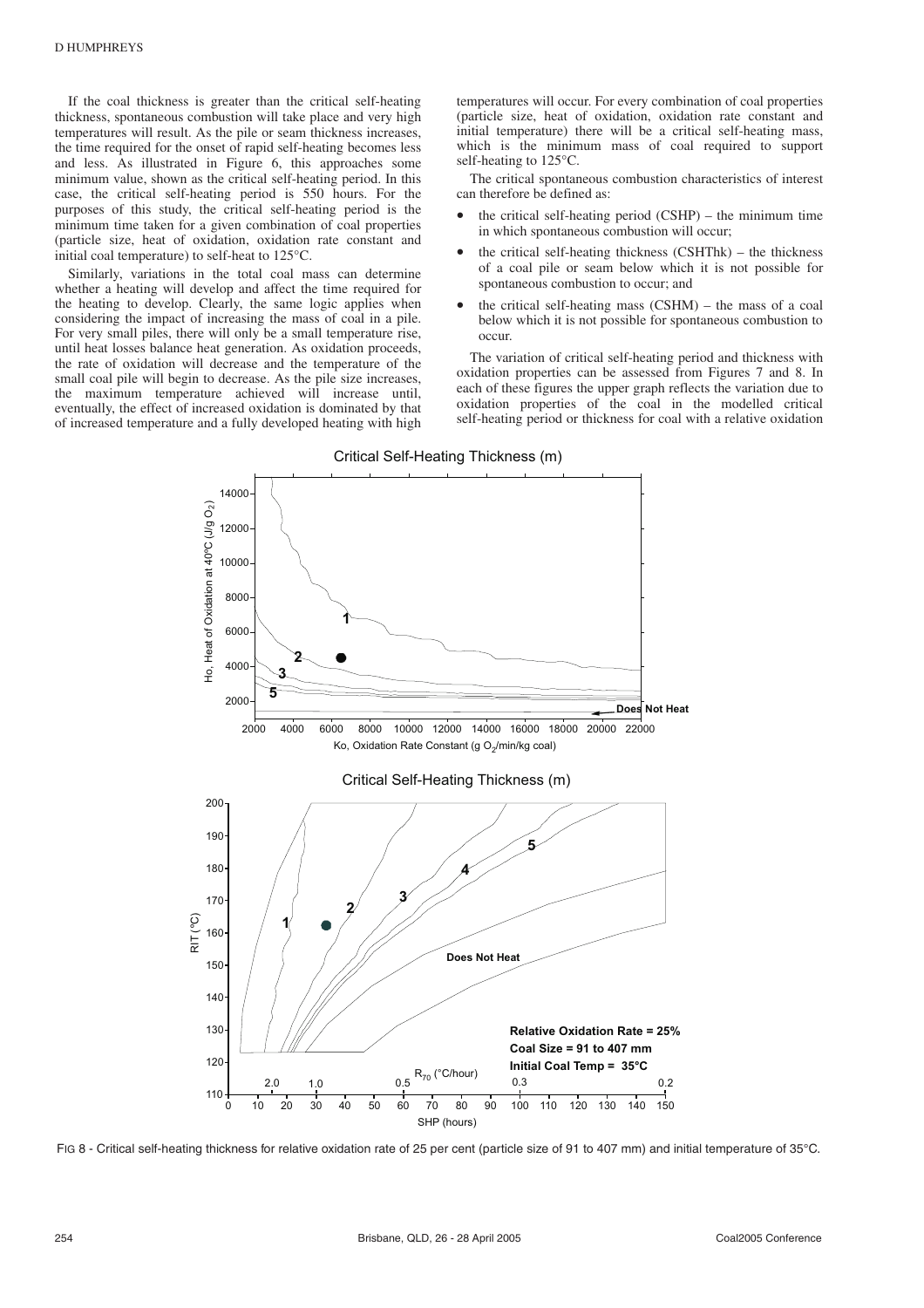reactivity of 25 per cent (95 per cent passing 91 to 407 mm) and an initial temperature of 35°C. The position of the average coal  $(Ko = 6500, \overline{Ho}(40^{\circ}C) = 4500)$  is also shown for reference. The lower graph shows the same critical self-heating parameter as a function of  $R_{70}$  and RIT.

It is clear from these results that the both critical self-heating characteristics decrease with increasing oxidation reactivity (Ko) and heat of oxidation at 40°C (Ho( $40^{\circ}$ C)) in a manner very similar to that of the critical self-heating period. It is also clear that neither  $R_{70}$  nor RIT results can claim to be a predictor of the critical self-heating period or thickness but that in combination these parameters can be used.

It should also be noted that it is predicted that some coals will not self-heat under the conditions modelled. The critical self-heating period and thickness are very high (infinite) and this is the case not matter how the particle size (relative reactivity) varies for these coals. This comes about because of the temperature dependence of the heat of oxidation suggested by the work Taraba (1988). Extrapolating his results to lower temperatures suggests that the heat of oxidation may become very low or zero. Therefore below some temperature, the critical self-heating temperature, it is likely that a particular coal is incapable of self-heating irrespective of the airflow, pile thickness, particle size, etc.

This behaviour is analogous to that seen in the USBM minimum self-heating temperature test described by Smith and Lazarra (1987) except that the critical self-heating temperatures are much lower than suggested by that test method. the relationship between the estimated critical self-heating temperature and the results of spontaneous combustion testing is shown in Figure 9. This adds one more parameter to the critical self-heating characteristics of coal being:

• the critical self-heating temperature (CSHT) – the initial coal temperature below which coal will not spontaneously combust irrespective of the thickness or mass of coal involved.

#### **Use of the critical self-heating characteristics to assess the potential for spontaneous combustion**

It is considered that the critical self-heating characteristics of temperature, thickness and period, as described above, can be used to provide a better means of assessing the spontaneous combustion potential in a mining, or stockpiling situation. It is quite apparent, based upon the modelling results obtained, that if the initial temperature of a coal seam in an underground mine is lower than the critical self-heating temperature of the seam, spontaneous combustion will not occur. Similarly, if the seam





FIG 9 - Distribution of critical self-heating temperatures.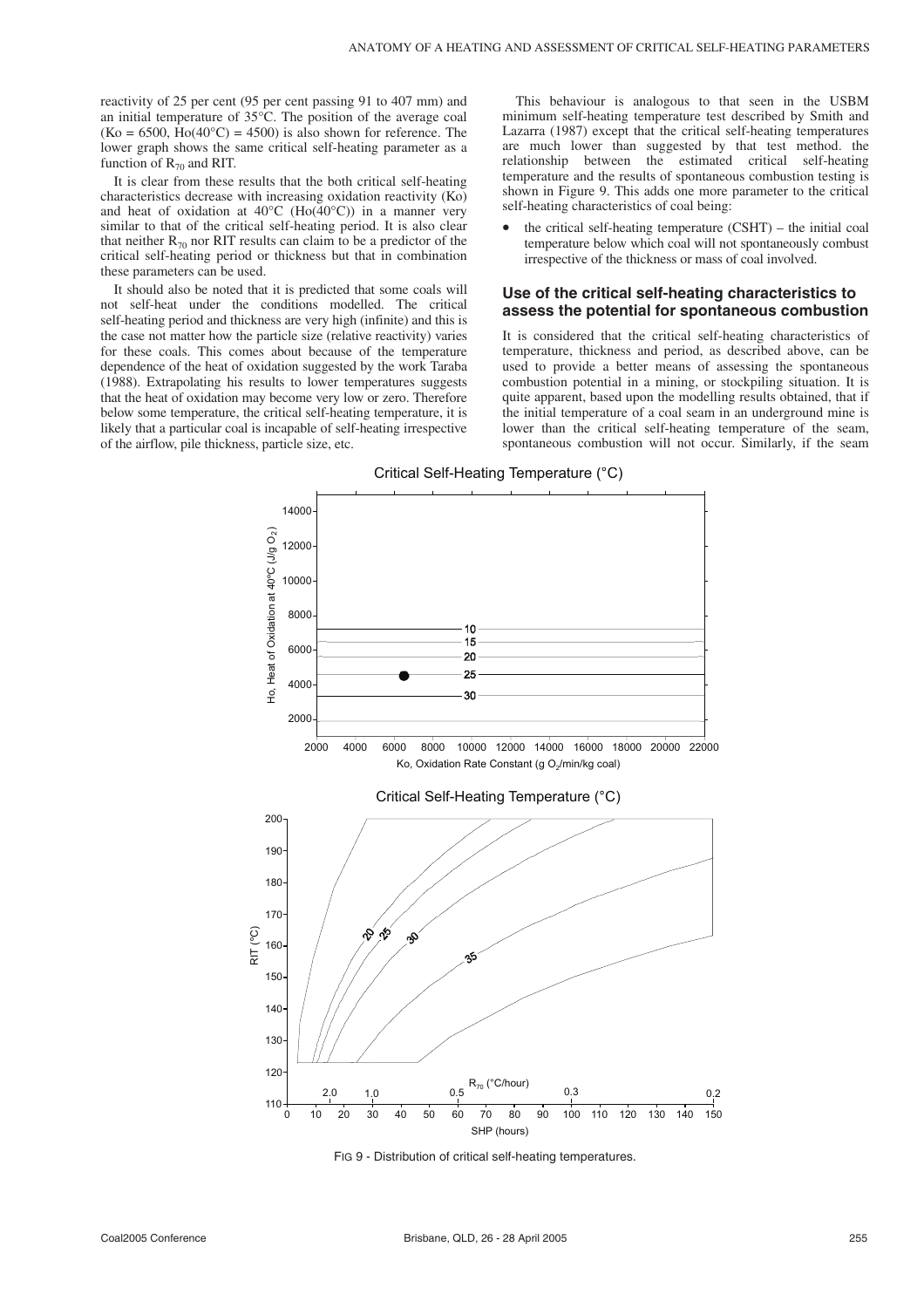thickness is less than the critical self-heating thickness self-heating will not occur. This logic can be expressed in a simple flow chart as shown in Figure 10. This method of assessment represents a considerable improvement over the qualitative assessments of most spontaneous combustion test methods which leave the mine owner pondering the difference between high and low propensity to spontaneous combustion.

Obviously, caution must be used if it is predicted that there is no potential for spontaneous combustion and there is only a small difference between *in situ* properties and the critical self-heating characteristics of a coal. Small changes to *in situ* conditions could result in a different evaluation of the potential for spontaneous combustion. Caution must also be applied when the initial coal temperature is close to the critical self-heating temperature. Small variations in any of the coal properties especially determination of  $R_{70}$  or RIT and determination of the *in situ* initial coal temperature could have a significant impact on the outcome of the assessment of the spontaneous combustion potential. The method of assessment proposed here, however, is a considerable improvement over that which could be achieved if the only considerations were the results of the  $R_{70}$  and RIT results or any other qualitative interpretation of some laboratory test method.



FIG 10 - A method of assessing the potential for spontaneous combustion in a mine or stockpile.